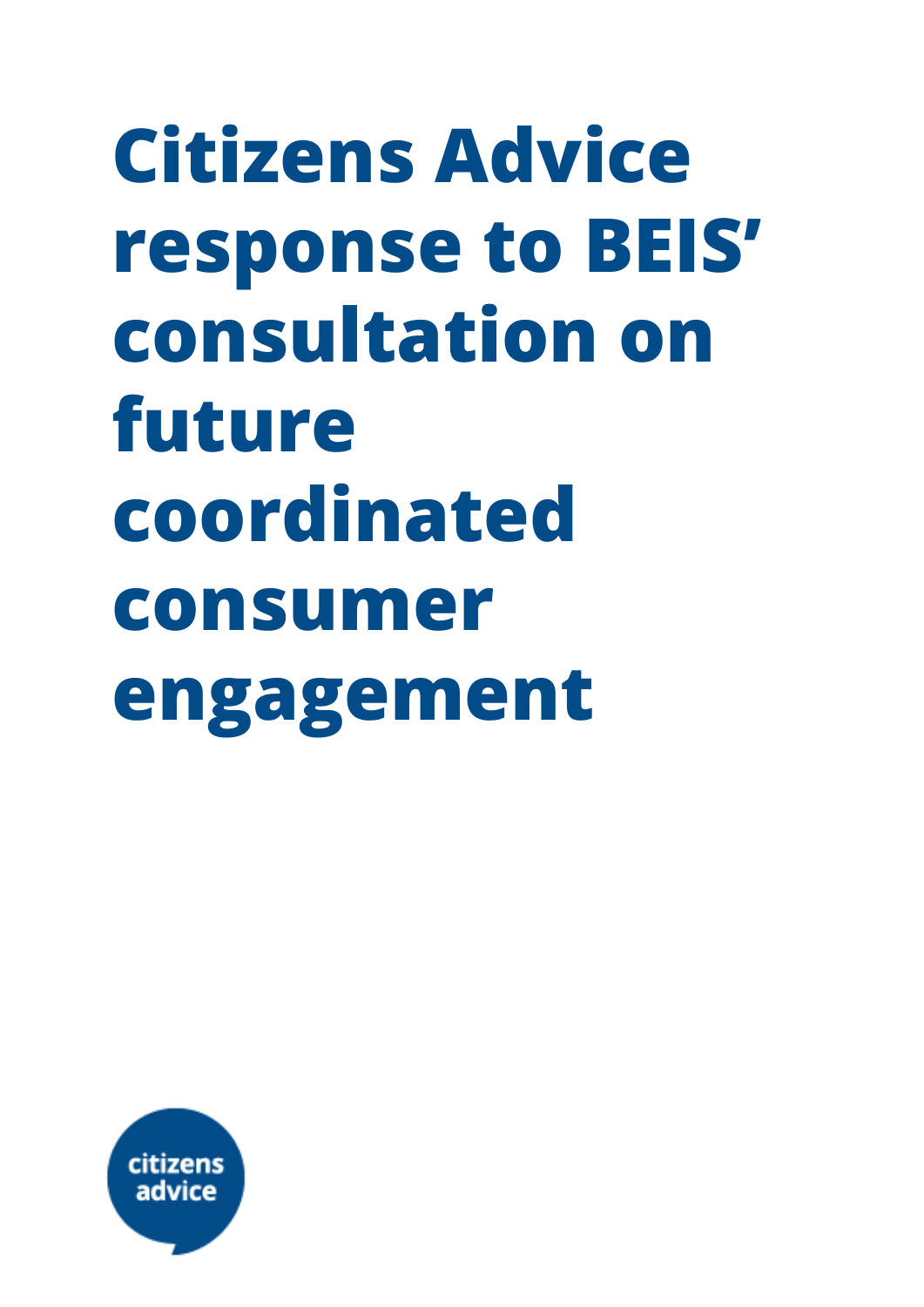# **Response**

1

Q1.1: Do you agree that objective (a) should include a specific requirement for Smart Energy GB to deliver activities that generate demand and acceptance for smart metering? Please provide rationale.

Citizens Advice agrees with this proposal. The move from growing awareness to growing demand is a logical progression that Smart Energy GB should be able to transition into organically from their current work. The proposed change represents an acknowledgment of the progress of the rollout and the need to move to this next phase.

Q1.2: Do you agree that Smart Energy GB should no longer be required to actively build domestic consumer awareness and understanding of smart metering at a national scale? Please provide rationale.

Whilst we broadly agree with this proposal given the current high awareness rates among domestic consumers in Great Britain, it is will be important that Smart Energy GB continues to monitor awareness, with the scope retained for further awareness building in the future if deemed necessary. This is particularly the case for consumers who might need extra support to be aware of and understand their options and choices regarding smart meters, for example people who are not internet users, or people who live in private rented homes. Further relevant information on this can be found in our recent 'Future for All'  $Report<sup>1</sup>$ 

Q1.3: Do you agree that objective (b) should be amended to require Smart Energy GB to continue to build awareness and understanding of smart meters amongst microbusiness consumers, including the benefits of the data derived through them? Please provide rationale.

[https://www.citizensadvice.org.uk/about-us/policy/policy-research-topics/energy-policy-research](https://www.citizensadvice.org.uk/about-us/policy/policy-research-topics/energy-policy-research-and-consultation-responses/energy-policy-research/future-for-all-making-a-future-retail-energy-market-work-for-everyone/)[and-consultation-responses/energy-policy-research/future-for-all-making-a-future-retail-energy](https://www.citizensadvice.org.uk/about-us/policy/policy-research-topics/energy-policy-research-and-consultation-responses/energy-policy-research/future-for-all-making-a-future-retail-energy-market-work-for-everyone/)[market-work-for-everyone/](https://www.citizensadvice.org.uk/about-us/policy/policy-research-topics/energy-policy-research-and-consultation-responses/energy-policy-research/future-for-all-making-a-future-retail-energy-market-work-for-everyone/)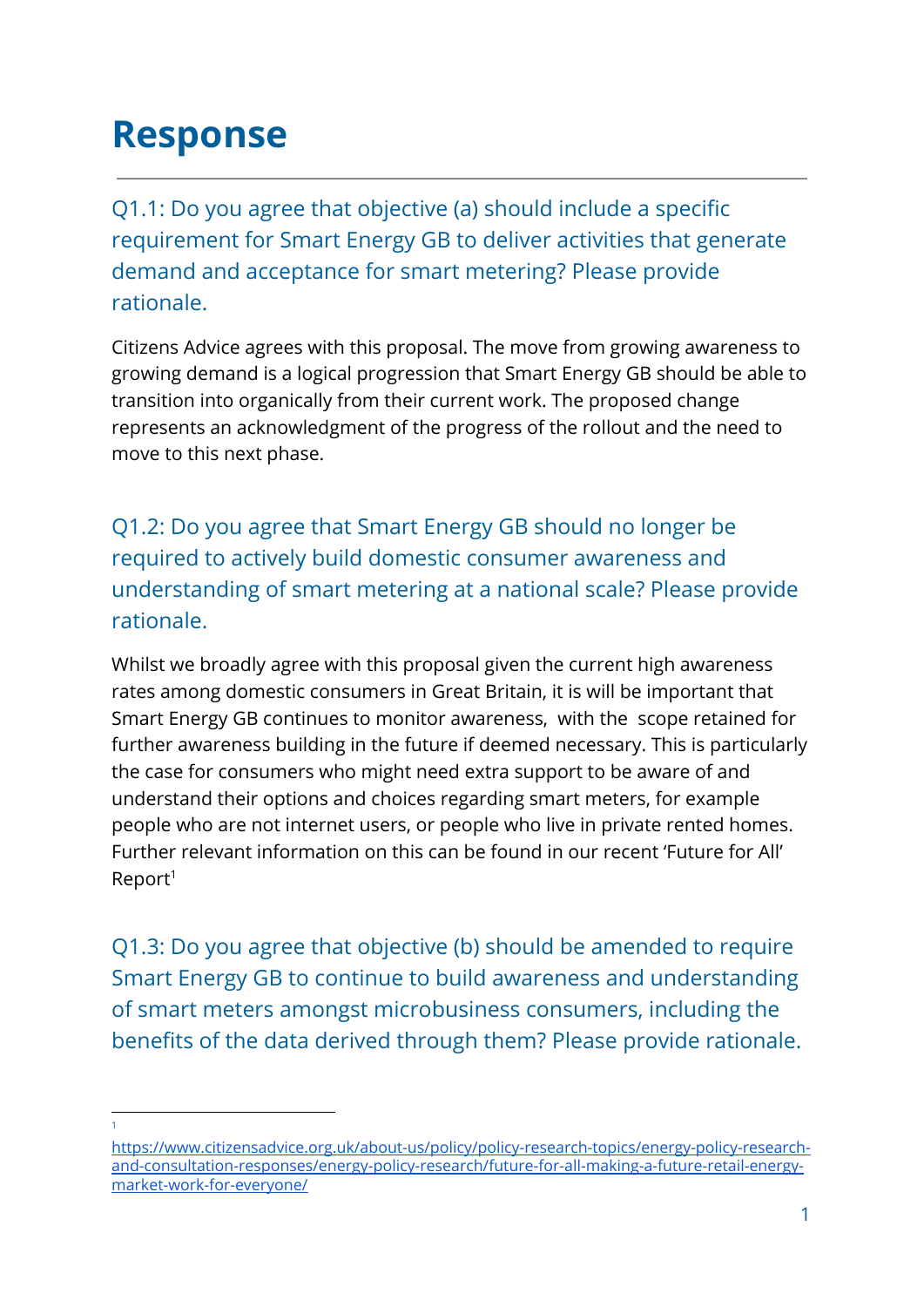Citizens Advice agrees with the proposed amendment. Our recent research report 'Getting Through to Business<sup>'2</sup> found that businesses currently have little knowledge of the benefits of smart metering or accessing smart meter data. This segment is lagging domestic consumers and as such warrants specific attention.

# Q1.4: Do you agree that objective (c) should be amended to widen Smart Energy GB's behaviour change activities beyond a central focus on energy consumption reduction? Please provide rationale.

Citizens Advice supports this amendment. It has always been the case that the act of having a smart meter installed does not automatically confer the majority of smart metering benefits to a consumer. In order for the desired benefits to be realised consumers need to engage with their smart metering equipment and the new products and services that smart metering can enable. The current limited focus on reducing energy will not fully not incentivise this. It is prudent to expand the scope of Smart Energy GB's behaviour change activities accordingly to allow them to produce consumer communications covering a wider range of benefits.

We expect this change to compliment the shift discussed in Q1.1 of this consultation. If Smart Energy GB is able to promote new products and services which are predicated upon smart metering equipment and data flows rather than simply focussing on consumption reduction we would expect that the appeal of, and therefore demand for, smart meters would be increased among demographics who are less driven by the prospect of reducing usage than by the potential for interesting and beneficial new products and services.

The findings from our recent reports: 'Future Proof<sup>3</sup>' and 'Future for All<sup>'4</sup> have some relevance here. The former identified opportunities for energy suppliers to help consumers engage with choices about their energy, providing a more personal service, and providing more services that can reduce costs and reduce carbon. The latter found that distrust and a lack of motivation were two key

2

https://www.citizensadvice.org.uk/about-us/policy/policy-research-topics/energy-policy-researchand-consultation-responses/energy-policy-research/getting-through-to-business 3

https://www.citizensadvice.org.uk/about-us/policy/policy-research-topics/energy-policy-researchand-consultation-responses/energy-policy-research/future-proof-challenges-and-opportunities-i n-providing-great-service-in-energy/ 4

https://www.citizensadvice.org.uk/about-us/policy/policy-research-topics/energy-policy-researchand-consultation-responses/energy-policy-research/future-for-all-making-a-future-retail-energymarket-work-for-everyone/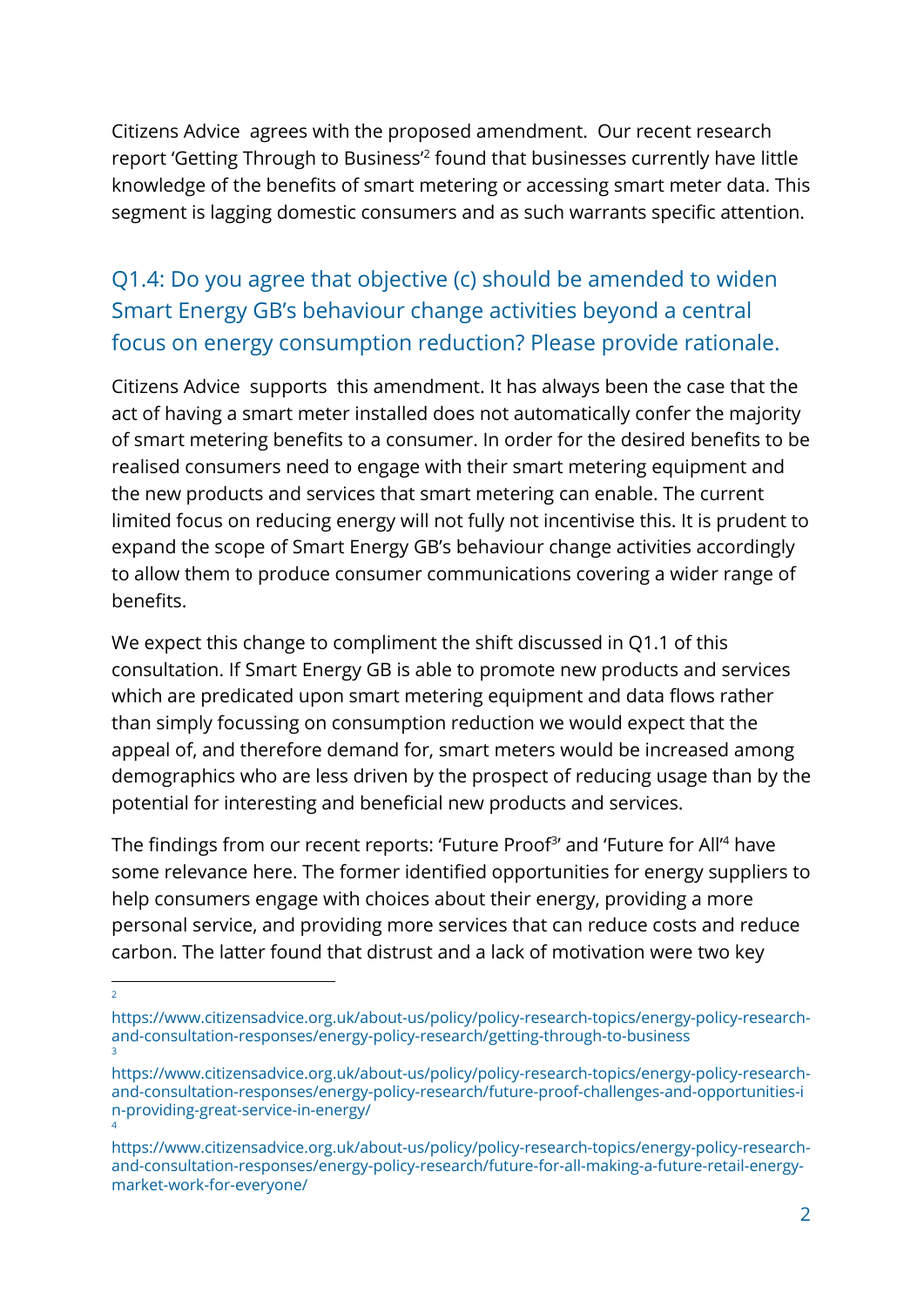barriers to consumers engaging with new services like time of use tariffs. With an expanded focus Smart Energy GB could potentially help to overcome some of these challenges.

More broadly Citizens Advice have consistently called for energy usage to be framed as needing to be appropriate for the needs of a household rather than always being reduced. Some households, especially those that are underheated, do not benefit from messaging to reduce their energy usage but rather with assistance to use enough energy to heat their homes in efficient and effective.

### Q1.5: Do you agree that objective (d) should include a requirement for Smart Energy GB to continue building awareness amongst consumers who may experience barriers to obtaining and realising the benefits of smart metering? Please provide rationale.

Yes, as noted in our response to Q1.2 consumers who may experience barriers to realising benefits are likely to be lagging behind other consumers in awareness of smart meters, both due to a lack of access to information and in some cases less ability to retain that knowledge.

As in our response to Q1.2 we would draw particular attention to the findings of our 'Future for All' research which identified some of the groups facing the most barriers to engaging with future services, notably those in the private-rented sector and the digitally disengaged/excluded.

# Q1.6: Do you agree that Smart Energy GB has a role to play in supporting coordinated activities and that a new objective should be introduced in energy supply licences to establish appropriate arrangements to facilitate this activity? Please provide rationale.

Yes. As the consultation document acknowledges there are already obligations on suppliers to cooperate with Smart Energy GB and it is appropriate to bolster these with an additional supply licence objective.

Despite the interruption due to Covid-19 the Derby trial has served as a good test case for suppliers coordinating more which appeared to be generating initially positive results. Smart Energy GB should become more involved in facilitating such coordinated activities in its role as a Central Delivery Body for smart metering.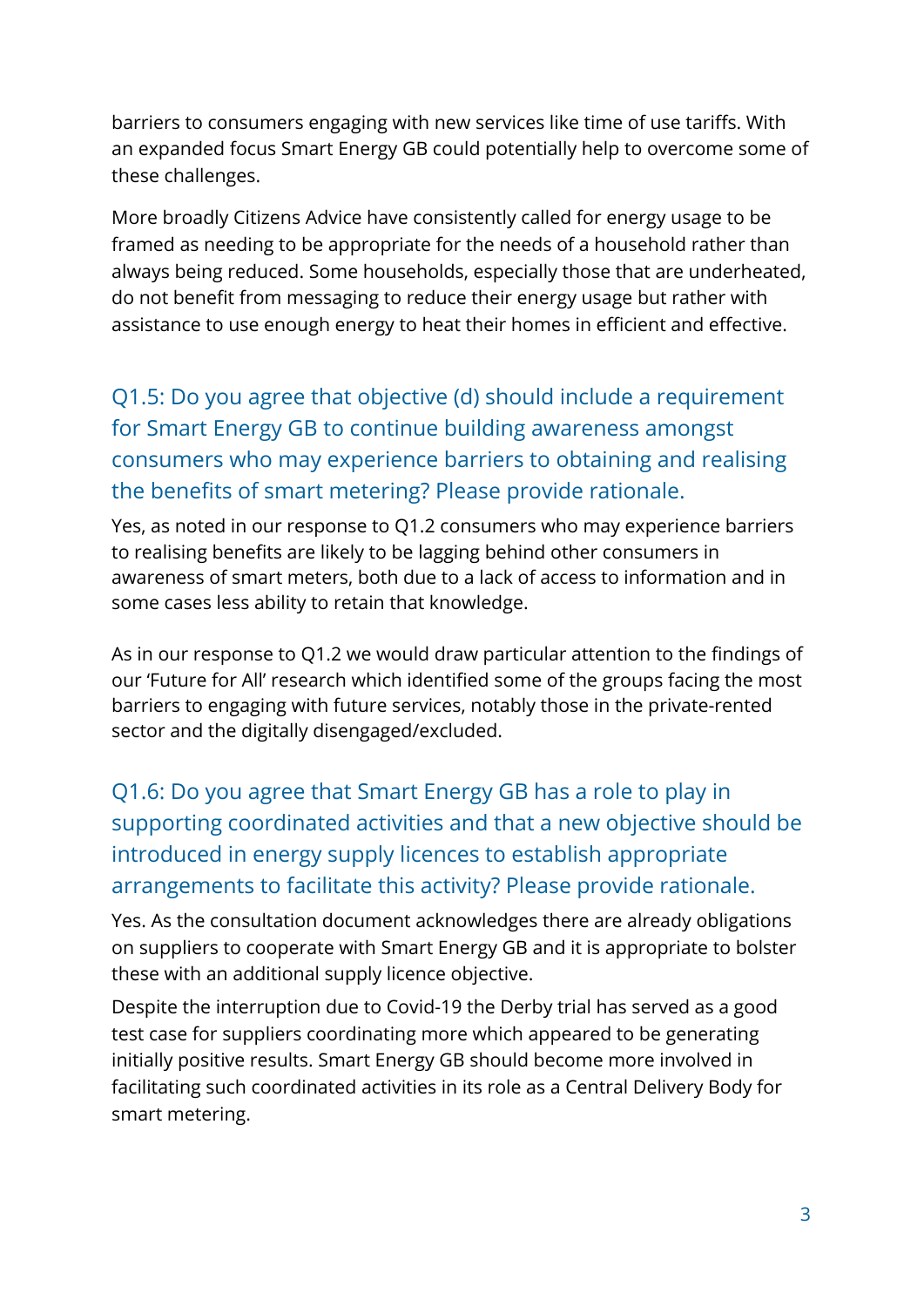Q2.1: Do you agree with our proposal to reduce the size of Smart Energy GB's Board and establish a requirement that it is composed of an independent Chair, together with six Directors representing the interests of energy suppliers, four Directors representing the interests of domestic and non-domestic energy consumers and the CEO of Smart Energy GB? Please provide rationale

Citizens Advice welcomes the proposal to streamline the Smart Energy GB Board and increase the number of members who will represent the interests of consumers.

Under the current requirements, Citizens Advice nominates two Directors who represent the interests of consumers. A senior member of our team takes on one of these roles, and it has meant that we can directly engage with the other Board members of Smart Energy GB about the smart meter consumer experience, the Smart Meter Implementation Programme and broader advocacy/policy work in this space. We can directly share intelligence and experiences of volumes and types of smart meter issues that people have sought help or advice about. In this role we also bring an awareness of energy consumer issues in the broadest possible sense, including the future energy market changes that are often intrinsically linked to smart metering. Crucially, it also enables Citizens Advice to take an active role in shaping the work of Smart Energy GB as part of our role as the statutory consumer watchdog for energy. Without this requirement we would not necessarily have the same opportunity to engage.

However, we understand the government's rationale for this proposal, and we would seek to continue to attend the Board as 'participating observers' if this proposal is implemented. The costs of the smart meter rollout are ultimately paid for by consumers, and Citizens Advice is keen to ensure that consumer representation and engagement are built in at this important strategic level.

#### Q2.2: Do you agree that a record of Board meetings, including attendance, should be made available to any party on request? Please provide rationale.

Yes: this is a reasonable move to increase both transparency and accountability.

Q2.3: Do you agree that Board members should be recruited on the basis of skills and experience, with energy suppliers retaining the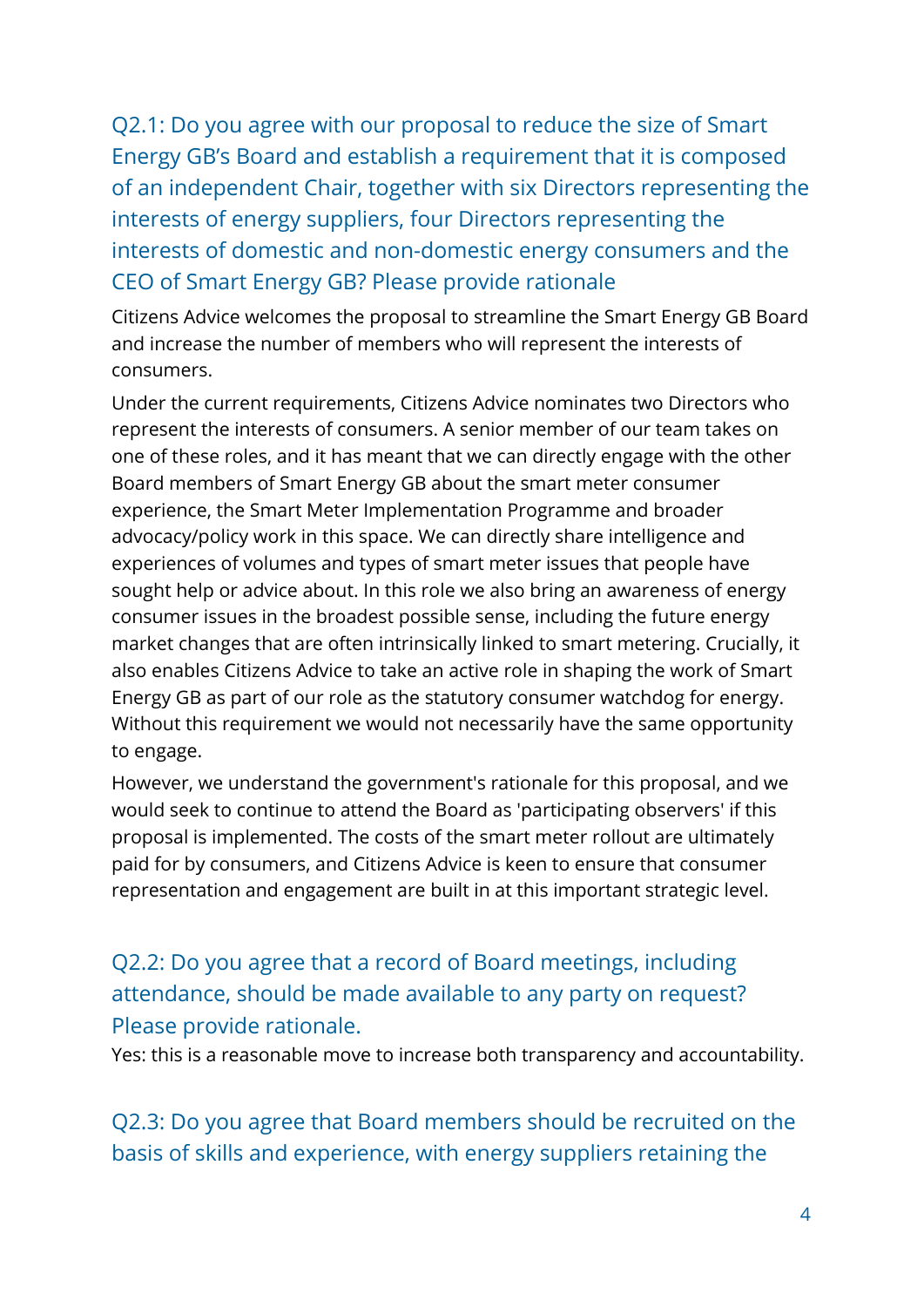ability to nominate candidates, but with the final decision on appointments made by an Appointments Committee composed of the Chair, CEO and parties with relevant interests? Please provide rationale

Citizens Advice suggests the government consider whether to allow suppliers to nominate non-employees: this may help smaller suppliers who would otherwise find it difficult to participate as the voice of smaller suppliers will be increasingly important as their roles become more prominent in the later stages of the rollout. It will be vital that the appointments Committee be balanced, both consumer groups and suppliers should have confidence in the Appointments Committee processes.

Q2.4: Do you agree that the Board should have responsibility for developing the Performance Management Framework (with separate domestic and microbusiness standards), supported by two Advisory Groups?

Yes, this would be an improvement on the current model which is more complex than necessary.

Q2.5: Do you agree that energy supply licences should be amended to require the Board to consult with energy suppliers and take their views into account when developing the Annual Budget? Please provide rationale

Yes, this seems a sensible decision to address the potential gap in the existing arrangements whereby the licence requires energy suppliers to establish a mechanism for funding but there are no references to the process by which a budget is agreed aside from the articles of association requiring an approval vote.

Q3.1: Do you agree that energy supply licences should be amended so that the threshold for 'Relevant Suppliers' to fund Smart Energy GB's domestic campaign activities is lowered to energy suppliers with 150,000 gas or electric (or both) domestic consumers? Please provide rationale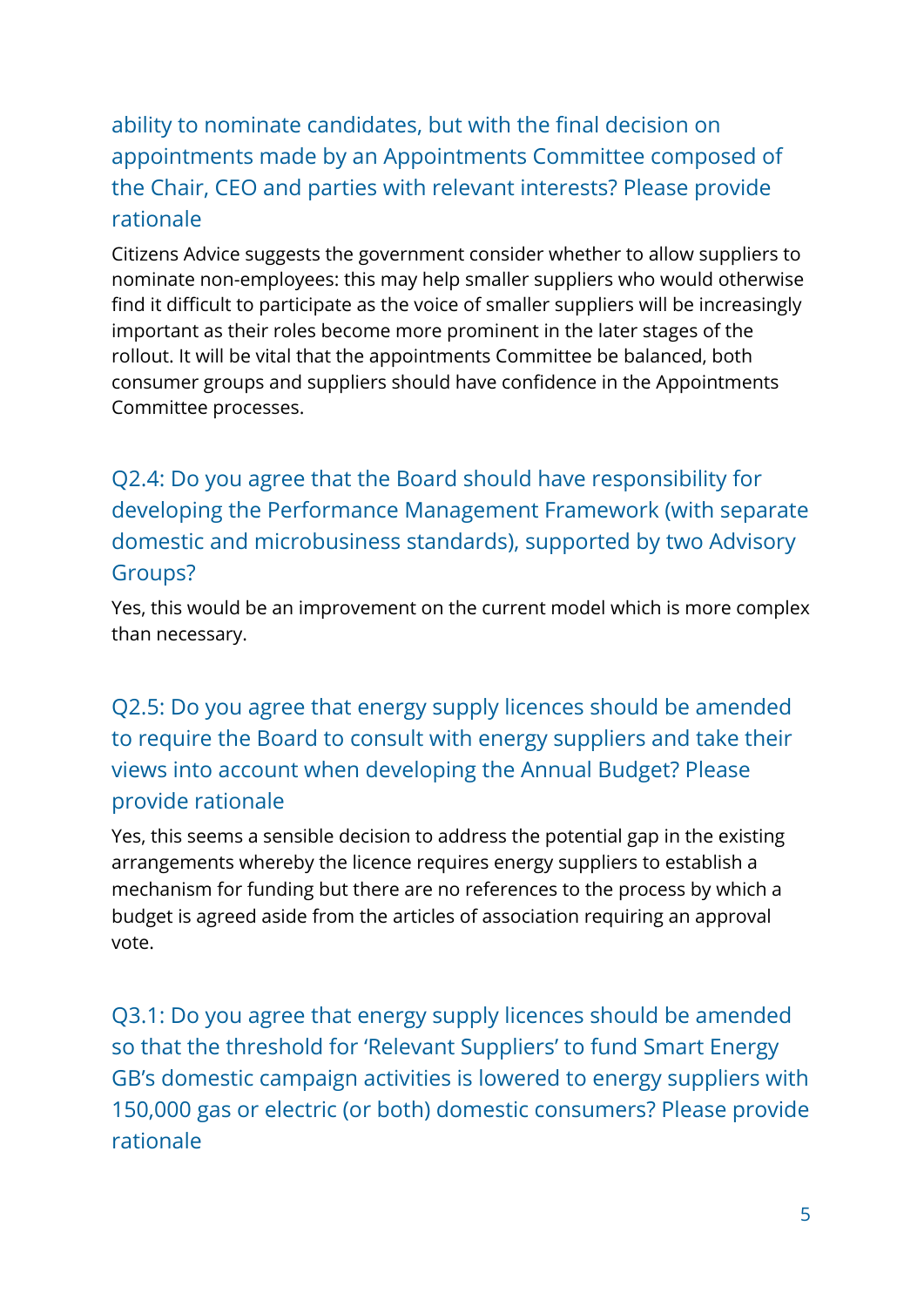Yes, this would help bring funding obligations closer in line with other programmes like the Warm Home Discount scheme. The future retail review<sup>5</sup> made clear that a level playing field is desirable and we support that principle. In this spirit we would also not object to the threshold being lowered further in future.

## Q4.1: Do you agree with the proposed approach to transitioning to the new arrangements proposed in this consultation? Please provide rationale

Yes, though we would also want Smart Energy GB to be able to start making changes sooner, potentially a requirement that all changes have been implemented within six months.

Q4.2: Do you agree that the proposed legal drafting in Annexes One and Two implements the proposals outlined in this consultation? Please provide rationale.

No response.

5

https://www.gov.uk/government/consultations/flexible-and-responsive-energy-r etail-markets